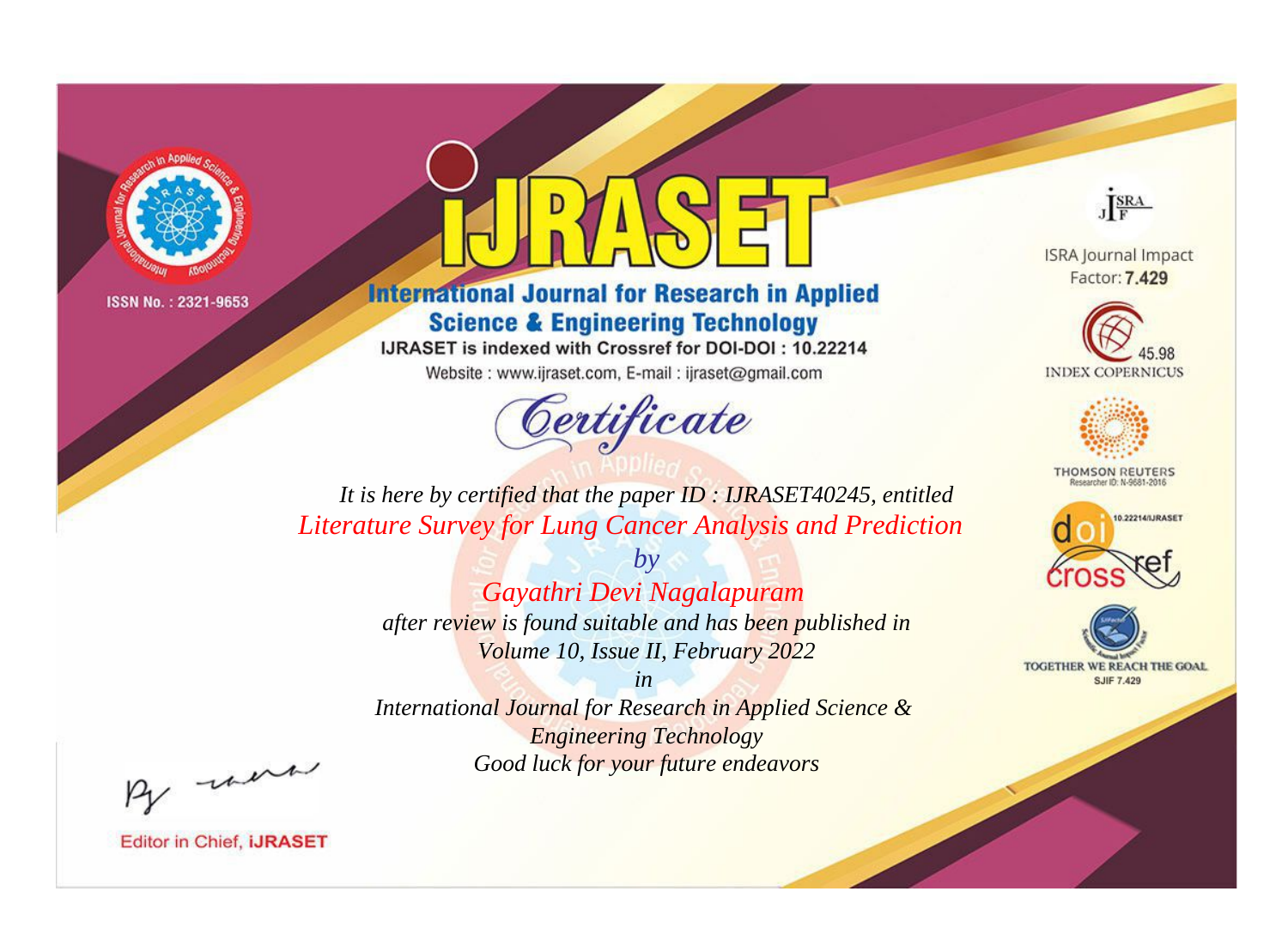

## **International Journal for Research in Applied Science & Engineering Technology**

IJRASET is indexed with Crossref for DOI-DOI: 10.22214

Website: www.ijraset.com, E-mail: ijraset@gmail.com



JERA

**ISRA Journal Impact** Factor: 7.429





**THOMSON REUTERS** 



TOGETHER WE REACH THE GOAL **SJIF 7.429** 

*It is here by certified that the paper ID : IJRASET40245, entitled Literature Survey for Lung Cancer Analysis and Prediction*

> *Varshashree D after review is found suitable and has been published in Volume 10, Issue II, February 2022*

*by*

*in* 

*International Journal for Research in Applied Science & Engineering Technology Good luck for your future endeavors*

By morn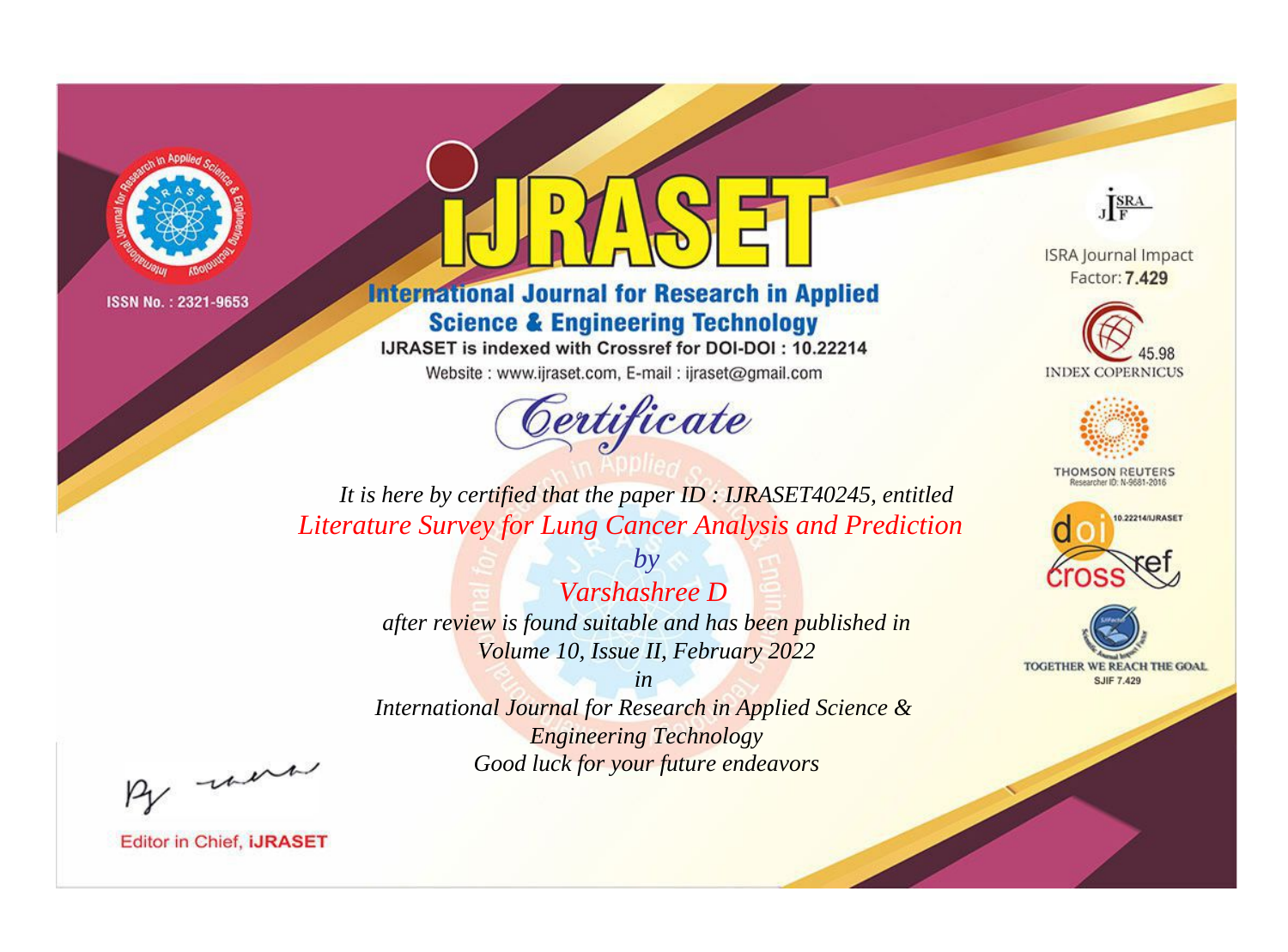

## **International Journal for Research in Applied Science & Engineering Technology**

IJRASET is indexed with Crossref for DOI-DOI: 10.22214

Website: www.ijraset.com, E-mail: ijraset@gmail.com



JERA

**ISRA Journal Impact** Factor: 7.429





**THOMSON REUTERS** 



TOGETHER WE REACH THE GOAL **SJIF 7.429** 

It is here by certified that the paper ID: IJRASET40245, entitled **Literature Survey for Lung Cancer Analysis and Prediction** 

> Vansika Singh after review is found suitable and has been published in Volume 10, Issue II, February 2022

 $by$ 

 $in$ International Journal for Research in Applied Science & **Engineering Technology** Good luck for your future endeavors

By morn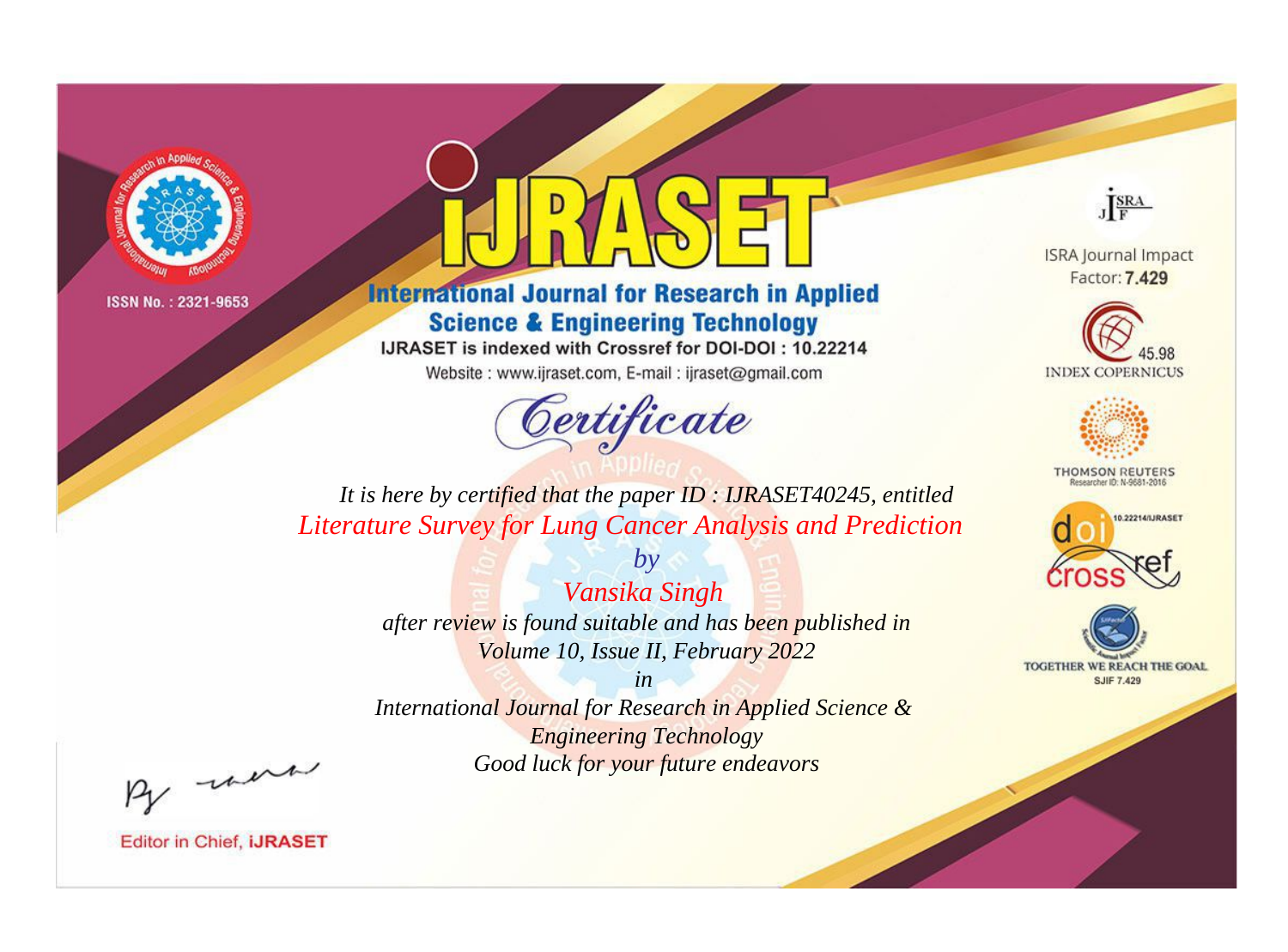

## **International Journal for Research in Applied Science & Engineering Technology**

IJRASET is indexed with Crossref for DOI-DOI: 10.22214

Website: www.ijraset.com, E-mail: ijraset@gmail.com



JERA

**ISRA Journal Impact** Factor: 7.429





**THOMSON REUTERS** 



TOGETHER WE REACH THE GOAL **SJIF 7.429** 

It is here by certified that the paper ID: IJRASET40245, entitled **Literature Survey for Lung Cancer Analysis and Prediction** 

> Dheeraj D after review is found suitable and has been published in Volume 10, Issue II, February 2022

 $by$ 

 $in$ International Journal for Research in Applied Science & **Engineering Technology** Good luck for your future endeavors

By morn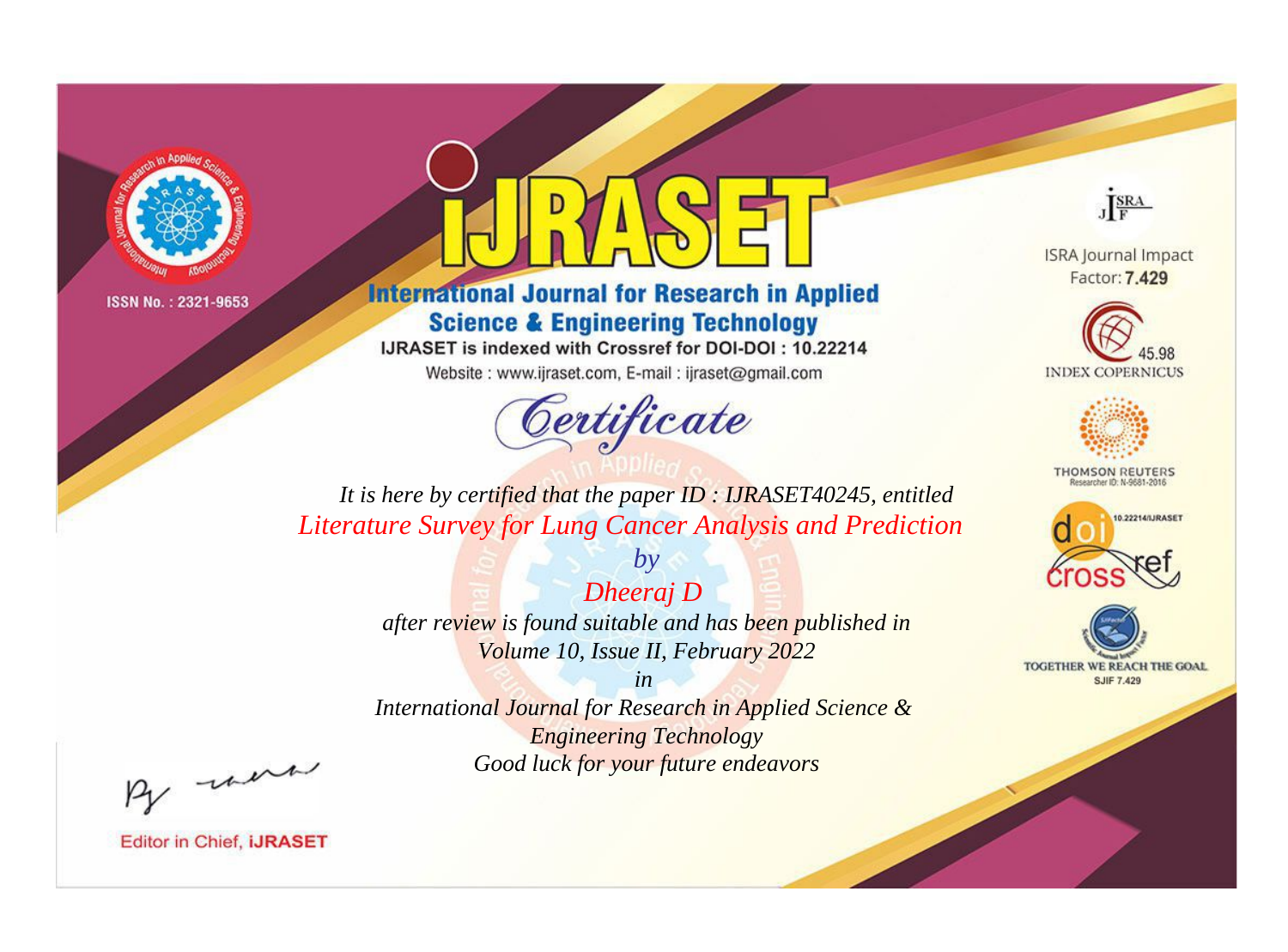

## **International Journal for Research in Applied Science & Engineering Technology**

IJRASET is indexed with Crossref for DOI-DOI: 10.22214

Website: www.ijraset.com, E-mail: ijraset@gmail.com

# Certificate

JERA

**ISRA Journal Impact** Factor: 7.429





**THOMSON REUTERS** 



TOGETHER WE REACH THE GOAL **SJIF 7.429** 

It is here by certified that the paper ID: IJRASET40245, entitled **Literature Survey for Lung Cancer Analysis and Prediction** 

> $b\nu$ Donal Jovian Nazareth after review is found suitable and has been published in Volume 10, Issue II, February 2022

> $in$ International Journal for Research in Applied Science & **Engineering Technology** Good luck for your future endeavors

By morn